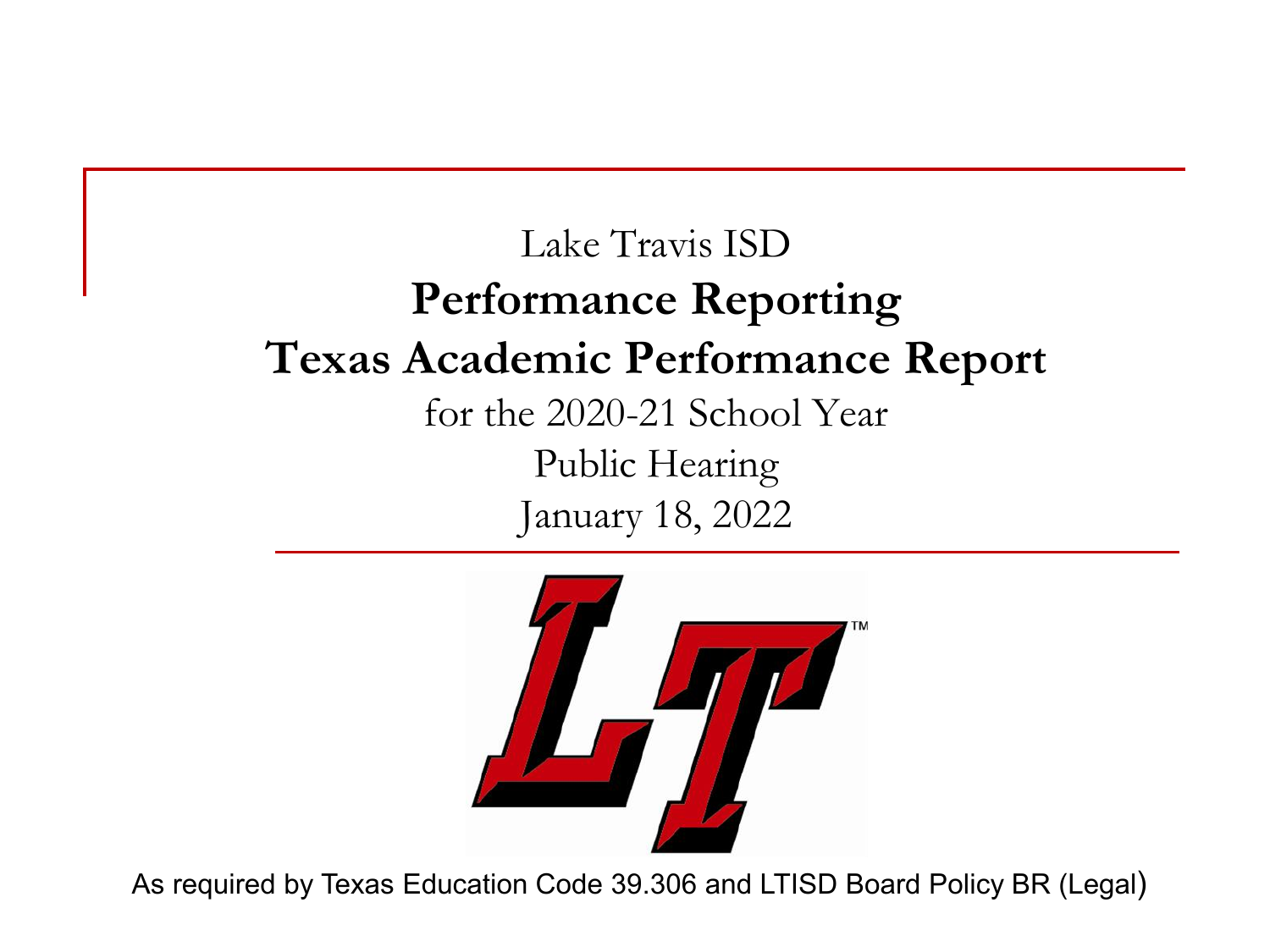Requirements of Public Hearing



- **TAPR Annual Report**
- **PEIMS Financial Standard Reports**
- **P** District Accreditation Status
- Campus Performance Objectives
- Special Education Determination Status
- Report on Violent or Criminal Incidents
- Student Performance in Postsecondary Institutions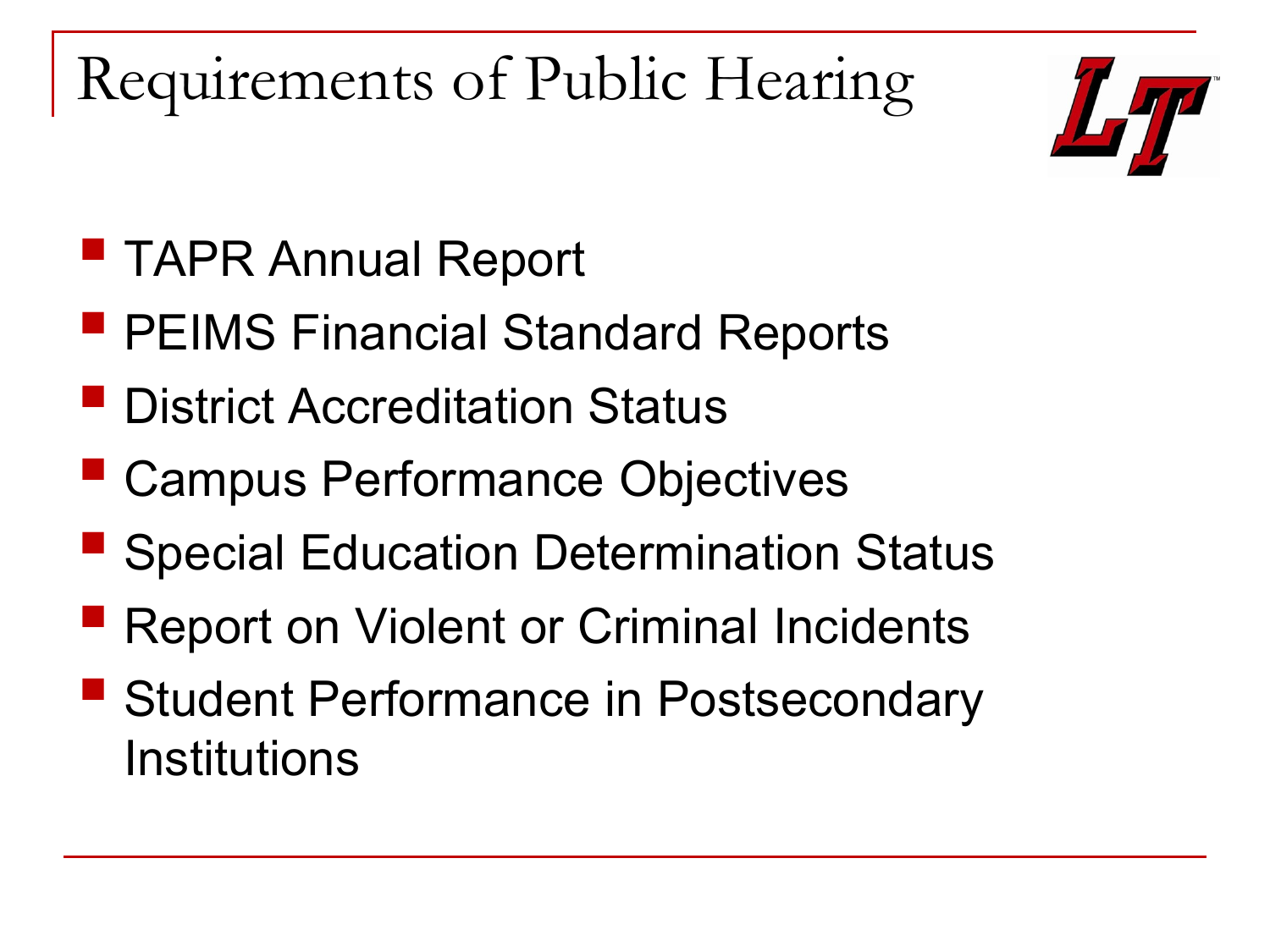## Texas Annual Performance Report (TAPR)



- Performance disaggregated by students groups, including ethnicity and socioeconomics status
- **Includes financial reports and information about staff,** programs, and demographics
- [HTML and PDF Item List](https://tea.texas.gov/sites/default/files/2020%20Changes%20Item%20List.pdf)
- **[Glossary](https://rptsvr1.tea.texas.gov/perfreport/tapr/2021/glossary.pdf)**
- https://tea.texas.gov/texasschools/accountability/academic[accountability/performance-reporting/texas-performance](https://tea.texas.gov/texas-schools/accountability/academic-accountability/performance-reporting/texas-performance-reporting-system)reporting-system
- <https://www.ltisdschools.org/accountability>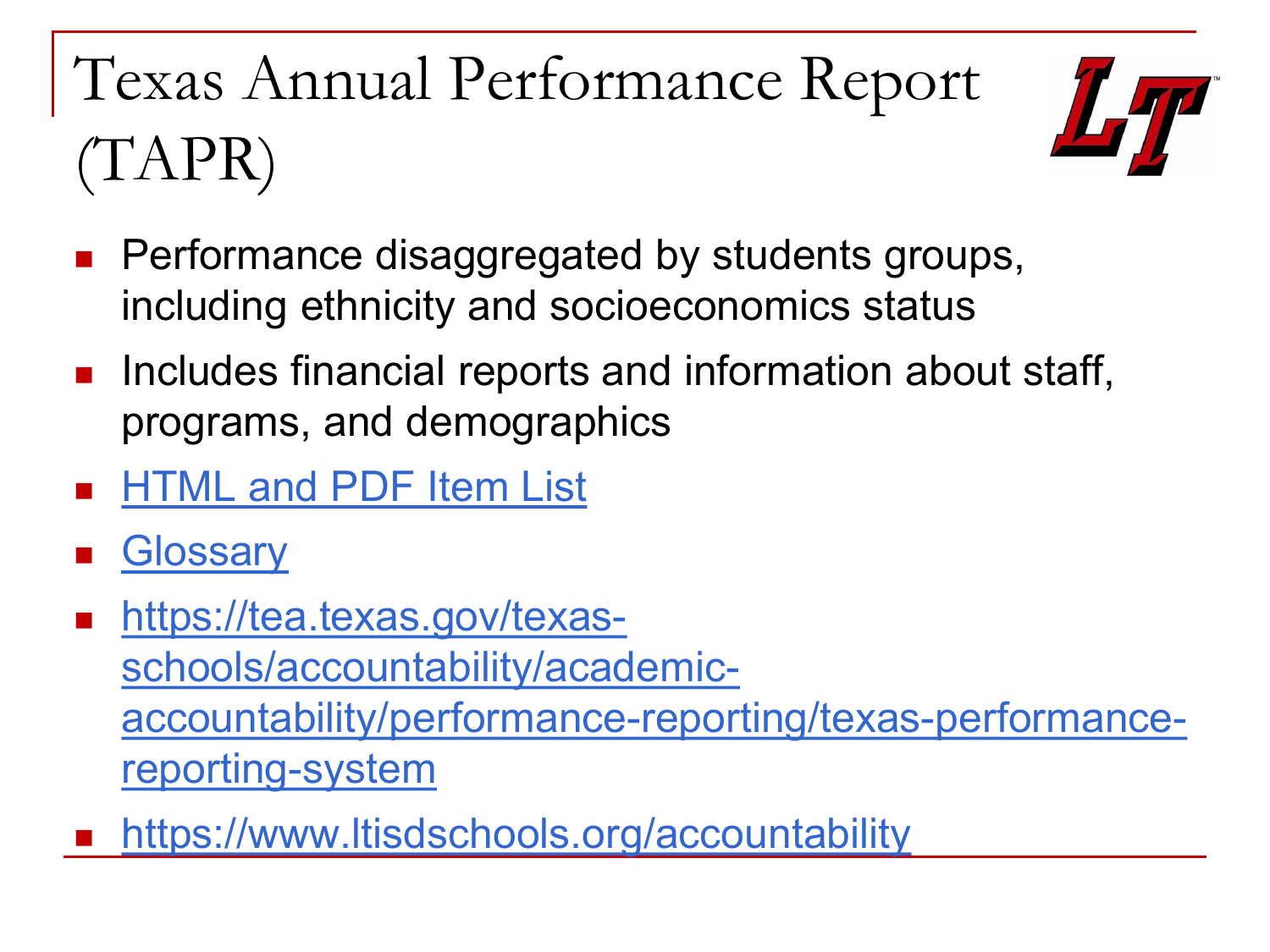PEIMS Financial Standard Report [2019-20 Financial Actual Information](https://rptsvr1.tea.texas.gov/cgi/sas/broker?_service=marykay&_program=sfadhoc.actual_report_2020.sas&_service=appserv&_debug=0&who_box=227913)



- Revenues
- Expenditures
- **Disbursements**
- Tax Rates
- Fund Balance
- *[https://tea.texas.gov/finance-and-grants/state](https://tea.texas.gov/finance-and-grants/state-funding/state-funding-reports-and-data/peims-financial-standard-reports)funding/state-funding-reports-and-data/peimsfinancial-standard-reports*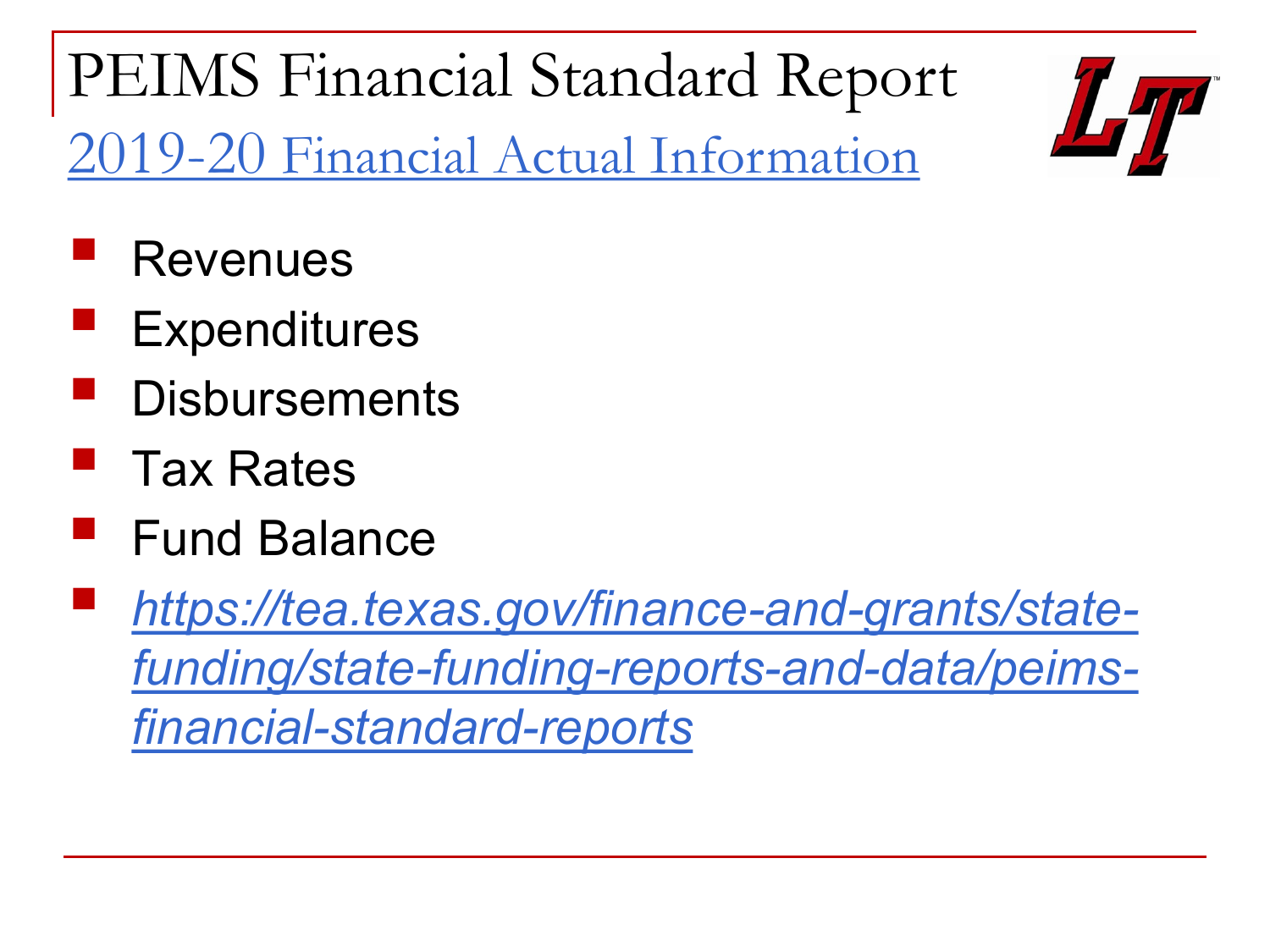District Accreditation Status



### CDN: 227913

- Name: Lake Travis ISD
- $\blacksquare$  ESC: 13
- 2019 FIRST Rating: A- Superior
- 2019 Accountability Rating: A
- 2019-2020 Accreditation Status: Accredited
- **2020-2021 Accreditation Status suspended due** to declaration state of disaster – STAAR waived in 2020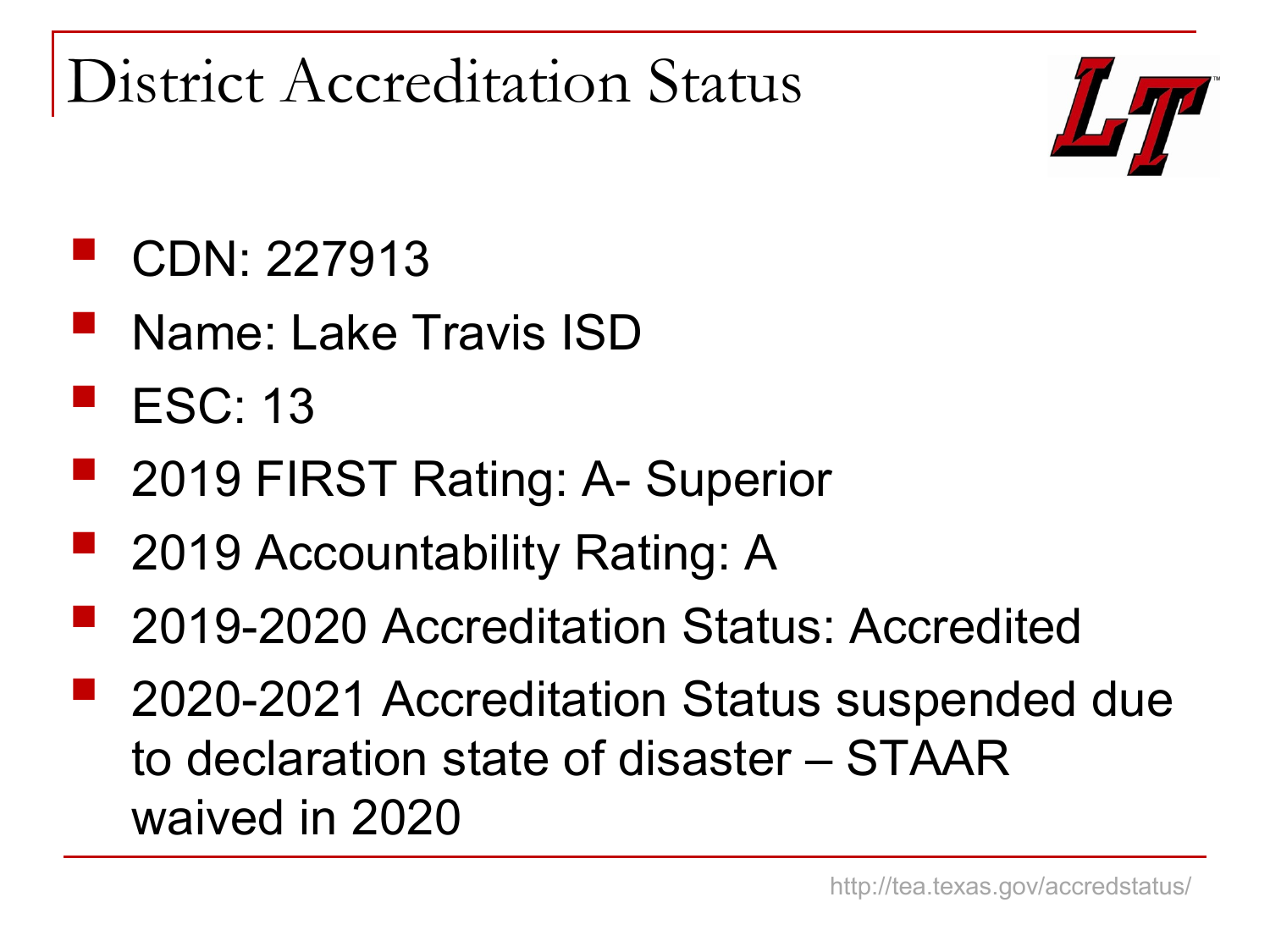Campus Performance Objectives



- Campus Improvement Plans
	- □ Set performance objectives based on needs assessment
	- Periodically measure progress
- Campus Performance Objectives were approved by the Board in February 2021
- Campus Improvement Plans for each campus are posted on the district's website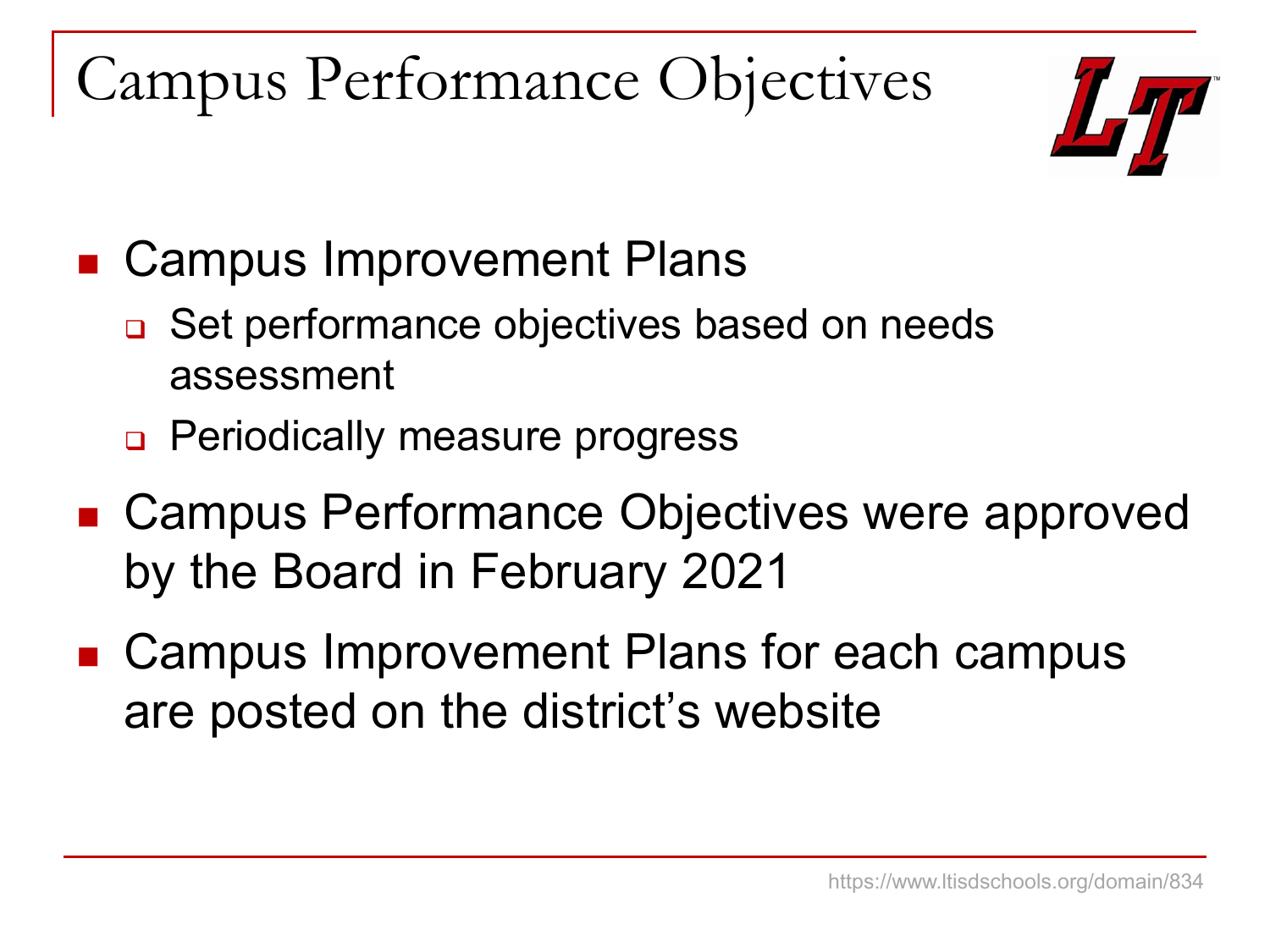2021 Special Education Determination Status



### ■ Meets Requirements

This label represents an integrated determination status based on an evaluation of each district's Results-Driven Accountability (RDA) indicators in the special education program area; the State Performance Plan (SPP) compliance indicators 9, 10, 11, 12, and 13; data integrity; uncorrected noncompliance; and financial audit findings.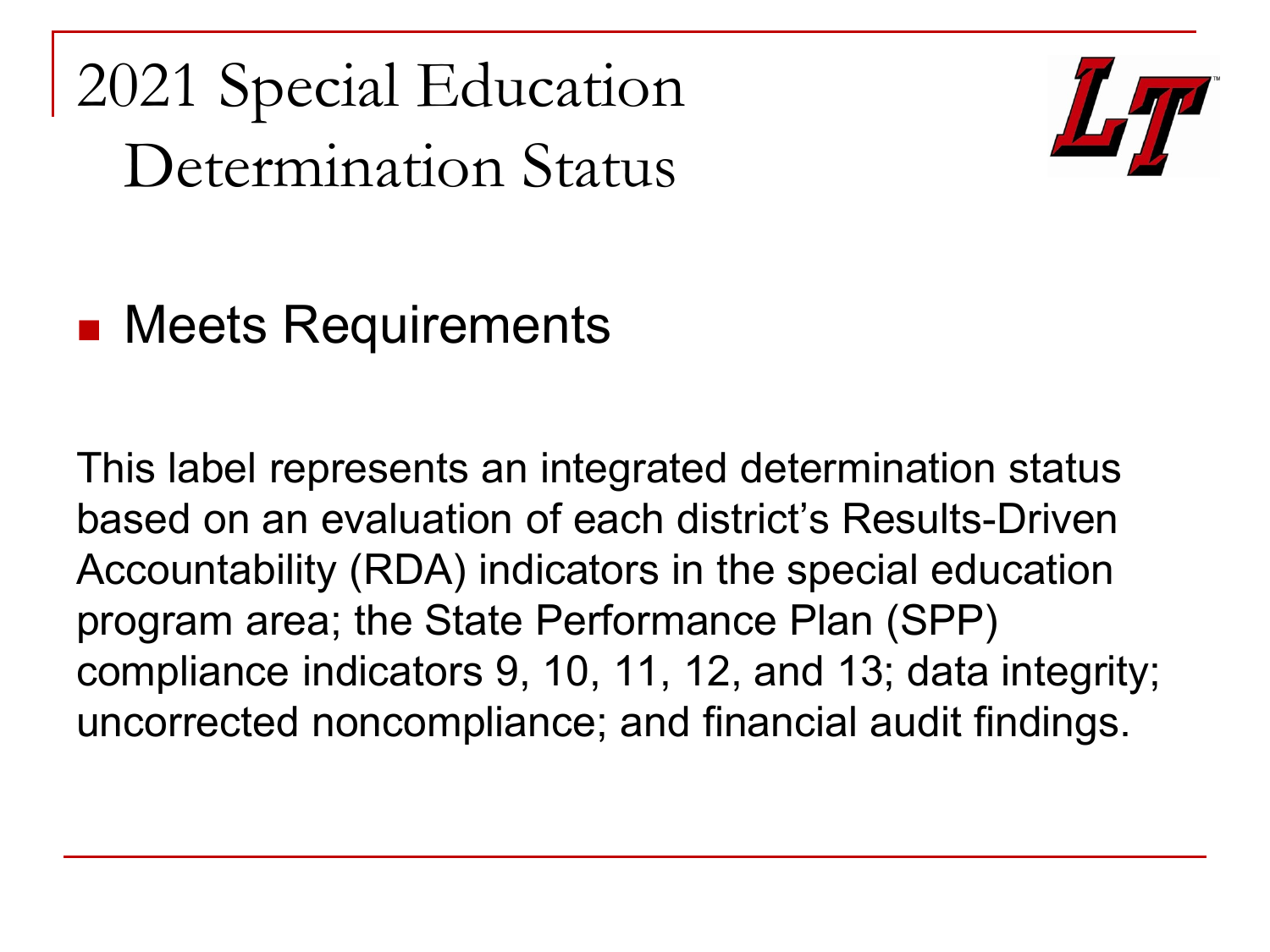## Violent and Criminal Incidents

Codes used by TEA in identifying a "Persistently Dangerous School" defined by ESSA reported in PEIMS 2020-21.



PEIMS Data

https://rptsvr1.tea.texas.gov/adhocrpt/Disciplinary\_Data\_Products/DAG\_Summaries/Download\_DAG\_District\_Summaries.html

http:[/](http://tea.texas.gov/Texas_Schools/Safe_and_Healthy_Schools/)/tea.texas.gov/Texas\_Schools/Safe\_and\_Healthy\_Schools/

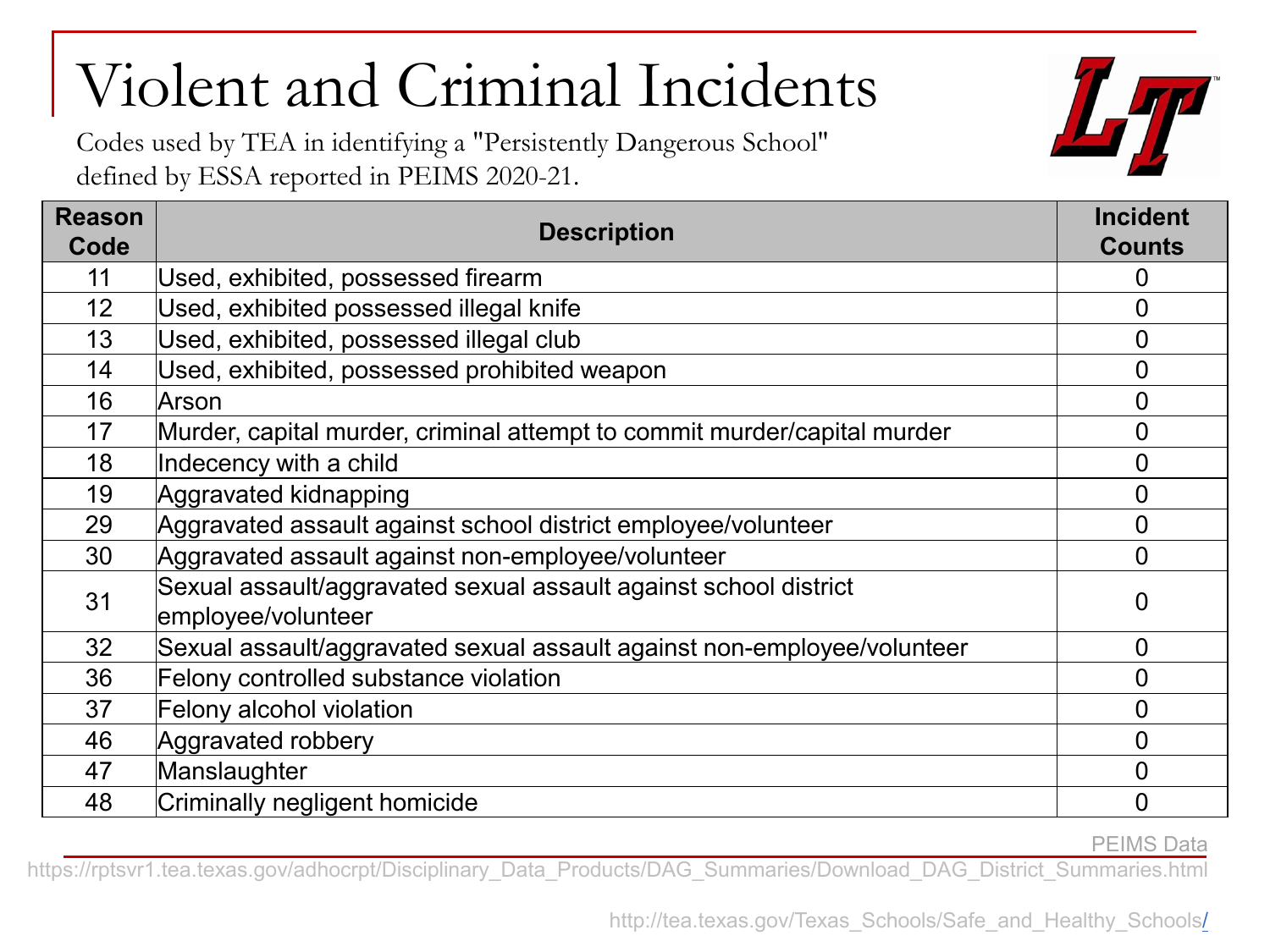# Postsecondary Institutions Reporting Performance (Class of 2020 Fall 2020)

THECB - Texas Higher Education Coordinating Board

| <b>AUSTIN COMMUNITY COLLEGE (012015)</b>   | 61  |
|--------------------------------------------|-----|
| U. OF TEXAS AT AUSTIN (003658)             | 48  |
| TEXAS STATE UNIVERSITY (003615)            | 47  |
| TEXAS TECH UNIVERSITY (003644)             | 45  |
| TEXAS A&M UNIVERSITY (003632)              | 44  |
| BAYLOR UNIVERSITY (003545)                 | 22  |
| BLINN COLLEGE DISTRICT (003549)            | 21  |
| U. OF TEXAS AT DALLAS (009741)             | 19  |
| <b>TEXAS CHRISTIAN UNIVERSITY (003636)</b> | 9   |
| U. OF TEXAS AT SAN ANTONIO (010115)        | 9   |
| TEXAS A&M UNIV-CORPUS CHRISTI (011161)     | 5   |
| TRINITY UNIVERSITY (003647)                | 5   |
| UNIVERSITY OF NORTH TEXAS (003594)         | 5   |
| Other Pub/Ind 4-yr Institution (22)        | 43  |
| Other Pub/Ind 2-yr Institution (7)         | 8   |
| Not trackable                              | 63  |
| Not found                                  | 283 |
| Total high school graduates                | 737 |

'Other' records combine records where Total Students for one institution < 5.

'Not trackable' graduates have non-standard ID numbers that will not find a match at Texas higher education institutions.

'Not found' graduates have standard ID numbers that were not found in the specified Fall term at Texas higher education institutions.

http://www.txhighereddata.org/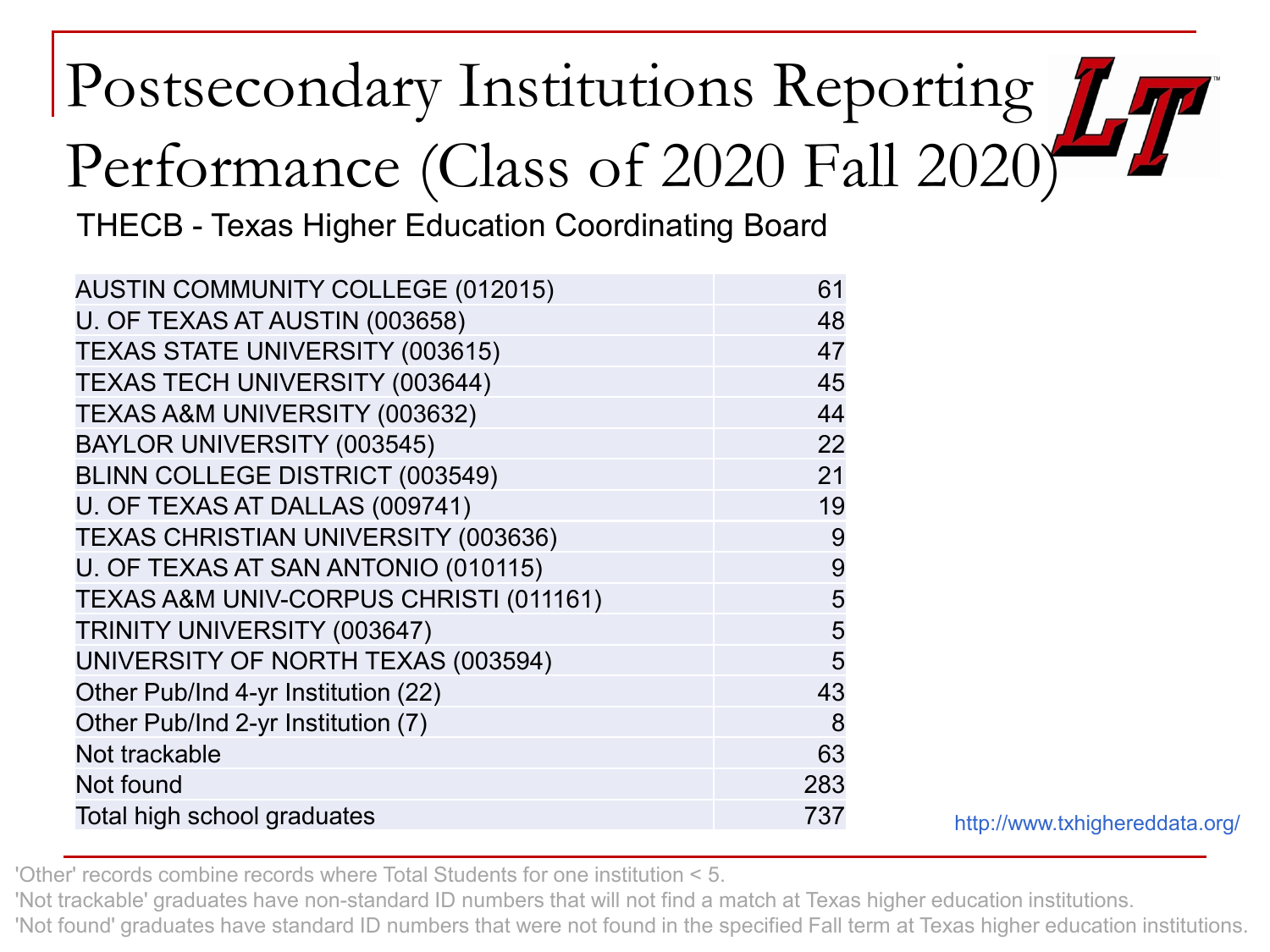## Postsecondary Institutions Reporting Performance (Class of 2019)



GPAs earned in 4-year or 2-year institutions during 1<sup>st</sup> Year in Public Higher Education in Texas FY 2020

| Lake Travis High School             | total | $ <$ 2.0 | $2.0 -$<br>2.49 | $2.5 -$<br>$\vert$ 2.99 $\vert$ | $3.0 -$<br>3.49 | >3.5 | Unk            |
|-------------------------------------|-------|----------|-----------------|---------------------------------|-----------------|------|----------------|
| <b>Four-Year Public University</b>  | 234   | 18       | 24              | 22                              | 66              | 102  | $\overline{2}$ |
| <b>Two-Year Public Colleges</b>     | 136   | 30       | 10              | 21                              | 31              | 37   | 7              |
|                                     |       |          |                 |                                 |                 |      |                |
| Independent Colleges & Universities | 29    |          |                 |                                 |                 |      |                |
| Not Trackable                       | 38    |          |                 |                                 |                 |      |                |
| Not Found                           | 252   |          |                 |                                 |                 |      |                |
| Total High School Graduates         | 689   |          |                 |                                 |                 |      |                |